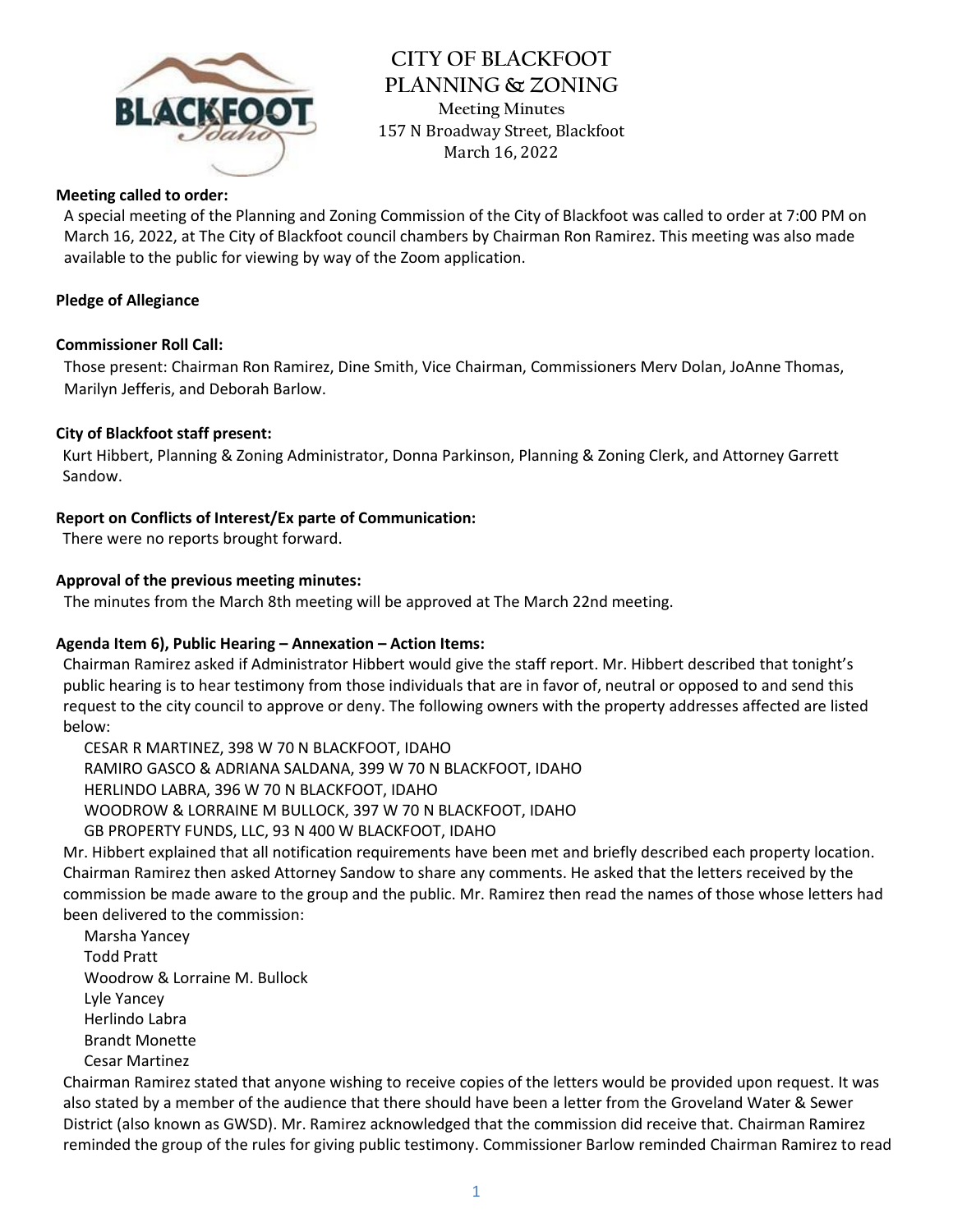a letter that was delivered to the commission and to translate from Spanish. Mr. Ramirez then opened up the meeting to the public.

Chairman Ramirez asked anyone in favor of the annexation request to come forward.

**Mark Blanschtt, Pocatello, Idaho**, spoke in favor.

**Brandt Monette, Rexburg, Idaho**, spoke in favor.

Mr. Ramirez asked anyone neutral to the annexation request to come forward. There were no respondents.

Chairman Ramirez then asked anyone opposed to the annexation request to come forward.

**Avery Breneman, Blackfoot, Idaho**, spoke in opposition.

**Ryan Yancey, Blackfoot, Idaho**, spoke in opposition. He asked that his letter be admitted into the public record.

**Clem Yancey, Blackfoot, Idaho**, spoke in opposition. His letter was also admitted into the public record.

**Marsha Yancey, Blackfoot, Idaho**, spoke in opposition.

**Mark Pange, Blackfoot, Idaho**, spoke in opposition.

**Lyle Yancey, Blackfoot, Idaho**, spoke in opposition.

**Kent Gray, Blackfoot, Idaho**, spoke in opposition.

**Brandt Monette, Rexburg, Idaho,** CEO of Concordia Development, was allowed the floor to speak concerning comments made in regard to opposing the annexation request. He explained that their group had met with the GWSD to clarify if utilities could be provided at which time GWSD said they could not. Mr. Monette said that their development would encompass 150-200 units and GWSD indicated that they only had capacity for 90. Mr. Monette also explained that they had met with the city and had assured them that the services could be provided by the city and that GWSD would manage those services. Mr. Monette mentioned to the group that GWSD had agreed to those terms and was concerned why the members representing GWSD in tonight's meeting were saying otherwise. Before Chairman Ramirez closed this portion of the public hearing, he asked City Attorney Sandow to review with the group the city's stance on the legality of questions brought up in the public meeting. He addressed all of those items that were brought up. After Attorney Sandow's comments, Mr. Ramirez turned the discussion over to the commission. Administrator Hibbert answered some questions that commission had in regard to the annexation type and the origin of the request. Chairman Ramirez then commented on items presented tonight as well as the city's ability to increase capacity. He made aware to the group the need to work together to provide an equitable solution to funding projects that deal with infrastructure. The commission members also voiced some ideas in respect to working together with the county. It was also made clear as to GWSD's jurisdiction in providing services in the proposed area of annexation. Chairman Ramirez brought the conversation to a close and asked for a motion. Commissioner Jefferis motioned to recommend to city council to annex the proposed properties described in the Annexation Notice of Hearing. Commissioner Smith seconded the motion, and the motion passed with one vote opposed.

Attorney Sandow asked for a short recess to allow him to complete the Finding of Fact & Conclusions. Commissioner Barlow made a motion; Commissioner Dolan seconded. The recess was granted by unanimous vote. Chairman Ramirez let the group know that the city council was holding a special meeting tomorrow evening, March 17th to decide on the proposed annexation. After the recess, Attorney Sandow read the Finding of Fact & Conclusions.

Following that, a motion was offered by Commissioner Jefferis and seconded by Commissioner Thomas to approve The Finding of Fact & Conclusions as read. All voted in favor. The document is located starting on page three.

Chairman Ramirez reminded commission members to complete the online survey involving the Comprehensive Plan Review.

## **Adjournment:**

A motion to adjourn was made by Commissioner Barlow and seconded by Commissioner Jefferis. The meeting was adjourned at 8:32 PM.

**\_\_\_\_\_\_\_\_\_\_\_\_\_\_\_\_\_\_\_\_\_\_\_\_\_\_\_\_\_\_\_\_\_\_**

 City of Blackfoot, Planning & Zoning Clerk Donna Parkinson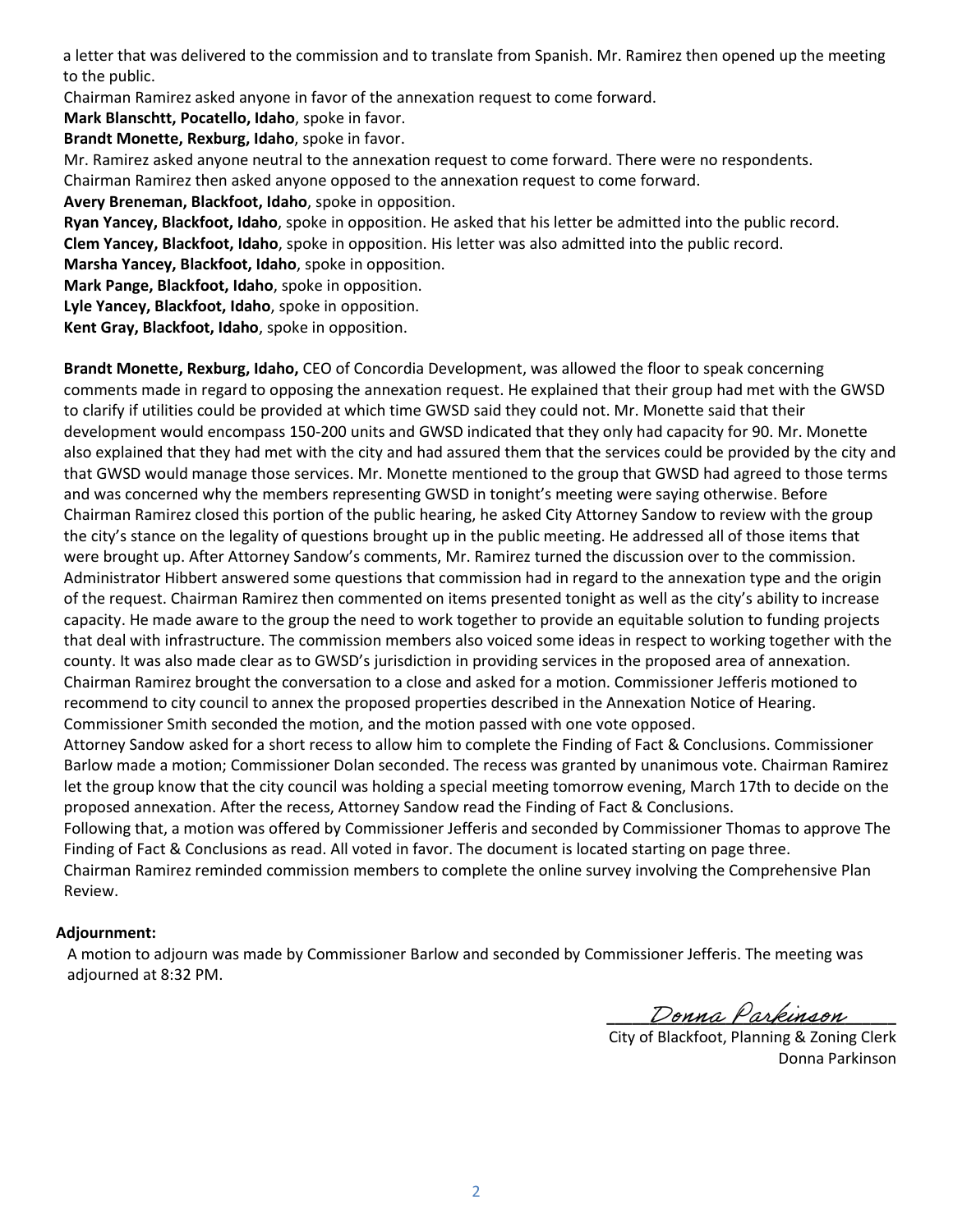FINDINGS OF FACT, CONCLUSIONS AND RESOLUTION ADOPTED BY THE PLANNING AND ZONING BOARD OF THE CITY OF BLACKFOOT March 16, 2022

## **FINDINGS AND CONCLUSIONS**

At the regularly scheduled meeting of the Planning and Zoning Board of the City of Blackfoot on March 16, 2022, the Board held a public hearing on the request of Concordia Development Group (GB Property Funds, LLC) for annexation and zone designations of the involved properties. There are also four parcels owned by private individuals who have not consented to annexation, but are enclave properties as defined in Idaho Code. Concordia Development Group has requested and given consent to the annexation. All properties are enclaved by the boundary of the city limits and the boundary of the area of impact. A staff report was provided to the commission. Letters were received, reviewed and offered as part of the record. No audience members requested additional copies beyond that which had been provided. Two owners of one of the Applicants provided testimony in favor of the annexation to support a proposed subdivision on a property at issue. Ryan Yancey, Clem Yancey, Marcia Yancey, Marc Pange (on behalf of Groveland Water and Sewer), Lyle Yancey, and Kent Gray opposed the proposal. During the public hearing, testimony was heard and evaluated by the Board.

Based on the testimony, documents, relevant ordinances, and evidence presented, the Board finds as follows:

#### **Findings and Conclusions:**

- 1. A public hearing was scheduled and held on March 16, 2022, wherein public testimony was taken and evaluated by the Board.
- 2. The annexation is a Category "A" annexation where each property is residential enclaved land, irrespective of surface area, which are surrounded on all sides by lands within the city limits, or surrounded on all sides by lands within city limits and by the boundary of the city's area of impact. All properties meet this definition. Also, one landowner has consented to the annexation. Therefore, each of the lands described herein are proper for annexation.
- 3. The subject properties meet the requirements of a category "A" annexation under Idaho Code §50-222.
- 4. Proper notice was given pursuant to Idaho Code §50-222.
- 5. Some of the issues raised by patrons opposed to the annexation addressed the legality of the Board appointments, statutory requirements for services through a sewer and water district versus by the City, statutory processes for annexation within the sewer district, issues surrounding "shoestring" annexations, and similar issues. After review of those issues as defined by Idaho code, those issues do not seem to prohibit the annexation.
- 6. The proposed zone designation for the properties under the City of Blackfoot system is the same as the County, which is consistent with respective neighboring properties. Those properties will maintain those same zones designations until such time as a request is made for a zone change by the property owners.
- 7. City emergency services will be provided to the properties without the need of additional cost or personnel. City water, sewer and other services are being utilized and/or are available to the proposed annexed properties, either directly or through cooperation with the Groveland Water and Sewer District. On properties currently within the Groveland Water and Sewer District, or being serviced by the District, the services will not be altered by the annexation and GWSD will continue providing those services as before the annexation.